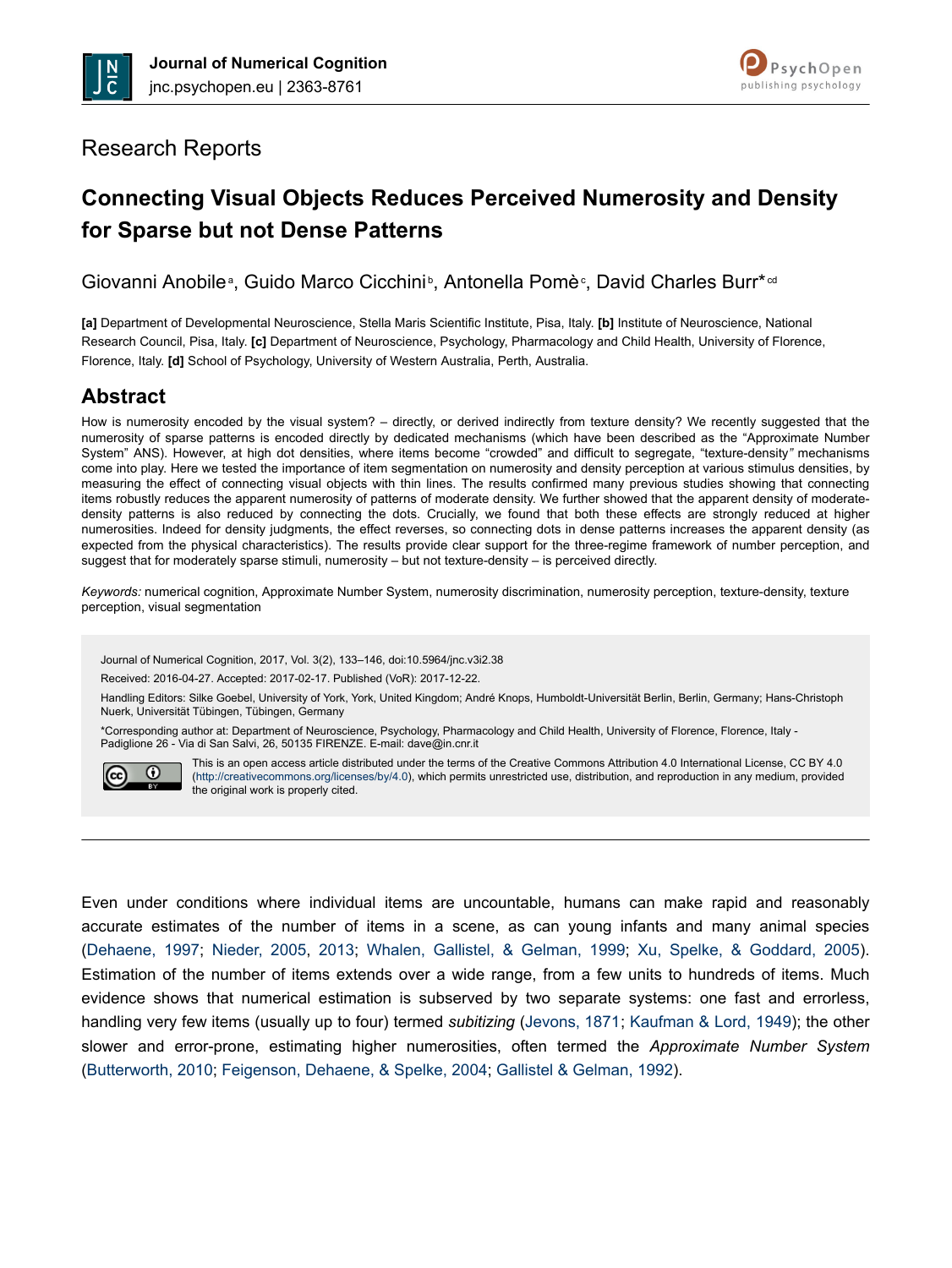We have recently suggested a further division, between *estimation* (by the ANS) for moderate numerosities, higher than the subitizing range but not too dense to segregate items, and texture density, when objects cannot be segregated ([Anobile, Cicchini, & Burr, 2016\)](#page-9-0). Over the estimation range discrimination thresholds follow Weber's law, remaining proportional to numerosity (a commonly accepted signature of the Approximate Number System), while at higher numerosities thresholds follow a square-root law, as predicted by their signalto-noise ratios. These results suggest that within a certain range, when the items are sparse enough to permit spatial segregation, numerosity is encoded directly by the Approximate Number System, without involving texture-density mechanisms [\(Anobile, Cicchini, & Burr, 2014](#page-9-0); [Anobile, Cicchini, et al., 2016;](#page-9-0) [Anobile, Turi,](#page-9-0) [Cicchini, & Burr, 2015](#page-9-0)). When the ensembles become too crowded, another system seems to come into play, encoding texture-density.

Considerable evidence has accumulated to reinforce the idea that number is encoded directly at moderate densities. For example, [Stoianov and Zorzi \(2012\)](#page-13-0) have shown that number (rather than density) emerges spontaneously within an unsupervised learning algorithm. If numerosity were a sensory by-product of density and area, as suggested by several research groups [\(Dakin, Tibber, Greenwood, Kingdom, & Morgan, 2011](#page-10-0); [Durgin, 2008](#page-10-0); [Morgan, Raphael, Tibber, & Dakin, 2014;](#page-12-0) [Tibber, Greenwood, & Dakin, 2012;](#page-13-0) [Tibber et al., 2013](#page-13-0)), sensitivity for numerosity should be predictable from the independent measures of area and density. We recently directly tested this hypothesis and showed that when subjects discriminate items varying in the space spanned by number, density and area, discrimination thresholds are far lower for number than for density of area, suggesting that number rather than density is sensed spontaneously ([Cicchini, Anobile, & Burr, 2016](#page-10-0)). When subjects were specifically asked to make numerosity, density and area judgments in a range of sparse stimuli varying in all three dimensions, all three dimensions interacted with each other. However, number had a much stronger effect on density and area than vice versa. Density judgements were biased towards numerosity by about 78% and area by 53%, whereas number judgements were biased towards area by only 15%. This is consistent with several studies that showed small biases of numerosity estimates towards area ([DeWind,](#page-10-0) [Adams, Platt, & Brannon, 2015](#page-10-0); [Gebuis & Reynvoet, 2012a](#page-11-0), [2012b\)](#page-11-0), but stronger effects of numerosity on area judgements [\(Hurewitz, Gelman, & Schnitzer, 2006](#page-11-0); [Nys & Content, 2012\)](#page-12-0) and density judgments [\(Dakin et al.,](#page-10-0) [2011\)](#page-10-0). Importantly, the selective sensitivity for numerosity over density is far less pronounced with dense stimuli, where the results are consistent with independent analyses of density and area ([Cicchini et al., 2016](#page-10-0)). This is supported by several other studies showing clear differences in the psychophysical laws governing visibility at high and low densities of dot patterns [\(Anobile et al., 2014;](#page-9-0) [Anobile et al., 2015;](#page-9-0) [Cicchini et al.,](#page-10-0) [2016](#page-10-0)), leading to the suggestion of two different regimes of analysis ([Anobile, Cicchini, et al., 2016\)](#page-9-0).

A particularly clear demonstration that numerosity mechanisms need not involve texture density is the crossmodal and cross-format adaptation study of [Arrighi, Togoli, and Burr \(2014\).](#page-10-0) Adaptation is one of the clearest signatures of the existence of a dedicated system for the encoding of a particular feature [\(Clifford & Rhodes,](#page-10-0) [2005](#page-10-0); [Mollon, 1974;](#page-12-0) [Thompson & Burr, 2009](#page-13-0)). This widely used method involves the quantitative measurement of the perceptual distortion caused by the previous exposure to a given stimulus. For example, inspecting for a few seconds the downward motion of a waterfall (adapter stimulus), the surrounding rocks will be perceived as moving upwards. This is the signature of a neural system dedicated to those motion directions. Numerosity is also susceptible to adaptation: viewing large numbers of dots for a few seconds (adapter stimulus) makes subsequent smaller groups of dots seem to contain fewer dots than they actually do ([Burr, Anobile, & Turi,](#page-10-0) [2011; Burr & Ross, 2008](#page-10-0); [Schwiedrzik, Bernstein, & Melloni, 2016\)](#page-12-0). Recently, [Arrighi et al. \(2014\)](#page-10-0) extended the technique to demonstrate adaptation to temporal numerosity sequences: adapting to a sequence of tones for

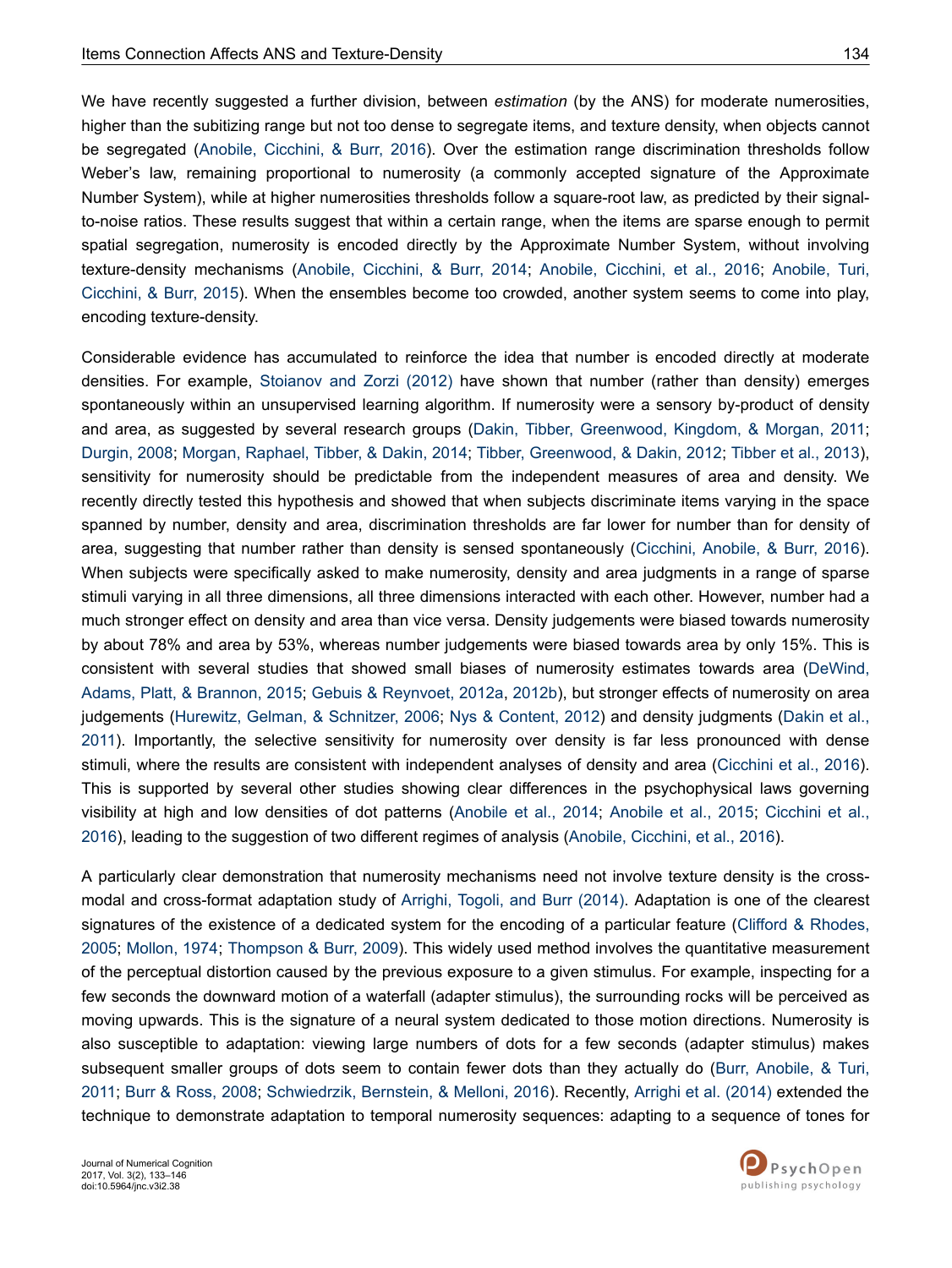few seconds changed the apparent numerosity of subsequent streams of visual flashes, and vice-versa, even though no texture was involved (as stimuli were temporarily defined). Importantly, adapting to a series of flashes changes the apparent numerosity of dot arrays: again, there was no texture in the adaptor, yet a spatial pattern seemed to contain fewer dots. They have further extended the technique to show that action adaptation can change numerosity. After tapping for a period of time (either rapidly or slowly), the apparent numerosity of a sequence of flashes and of a dot array was strongly changed, in the opposite direction to the tapping speed [\(Anobile, Arrighi, Togoli, & Burr, 2016\)](#page-9-0). All these adaptation effects are difficult to reconcile with the notion that numerosity is a surrogate of texture-density.

However, the idea that numerosity could be perceived directly is not uniformly accepted. Many authors still maintain that numerosity is encoded via texture-density mechanisms, operating on the global statistics of images [\(Dakin et al., 2011;](#page-10-0) [Durgin, 2008](#page-10-0); [Morgan et al., 2014](#page-12-0); [Tibber et al., 2012](#page-13-0); [Tibber et al., 2013](#page-13-0)). In particular, [Dakin et al. \(2011\)](#page-10-0) have proposed a theory where numerosity is not sensed directly, but calculated from the product of density and area. Their model suggests that numerosity can be derived from the power spectrum of the stimulus, essentially the magnitude of high spatial frequencies normalised by the low frequency content. This theory makes very clear and testable predictions: adding visual items to the scene, especially those having greater energy in the higher spatial frequencies, should make the stimulus as more dense – and hence more numerous. In this study we specifically test this prediction.

One important feature of numerical estimation is that it is relatively invariant to the shape of the objects [\(Dehaene & Changeux, 1993](#page-10-0)). A consequence of this is that if two items are connected, simply by joining them with lines, the apparent numerosity of the connected items is greatly reduced ([Franconeri, Bemis, & Alvarez,](#page-11-0) [2009](#page-11-0); [He, Zhang, Zhou, & Chen, 2009;](#page-11-0) [He, Zhou, Zhou, He, & Chen, 2015](#page-11-0)) – see examples of [Figure 1](#page-4-0), and also the [Supplementary Movie.](#page-9-0) In fact the lines do not need to be physically present: the effect works well with illusory contours as well ([Kirjakovski & Matsumoto, 2016\)](#page-11-0). Connecting dots not only changes the perceived numerosity of a pattern, but also the selectivity of the fMRI BOLD response. Connecting three dot-pairs in a pattern of ten dots causes the maximum repetition adaptation to occur at eight rather than ten dots ([He et al.,](#page-11-0) [2015](#page-11-0)). Similarly, while adapting to a 20-dot field does not change the apparent numerosity of a 20 isolated dots (as adaptation to the same number has no net effect), it does reduce the apparent numerosity of 10 dot-pairs, which appear less numerous than 10 isolated dots, and even less numerous after adaptation [\(Fornaciai,](#page-10-0) [Cicchini, & Burr, 2016](#page-10-0)). These studies are particularly interesting in the context of the numerosity texturedensity debate: adding connectors increases the amount of texture on the screen, particularly at high spatial frequencies (see [Figure 1](#page-4-0)), yet people underestimate numerosity, rather than overestimate it, as predicted by global texture-based models ([Dakin et al., 2011\)](#page-10-0).

In this study we ask whether the connectedness effect also occurs with dense pattern, where we suggest that texture mechanisms come into play. We predicted that the effect of connectivity on numerosity should be strongly reduced at high numerosities, where the Approximate Number System gives way to texture-density mechanisms. We also predicted that for dense patterns, where texture-density mechanisms predominate, subjects should see the connected patterns as more dense than the isolated patterns: the reverse would hold true for sparse patterns. We therefore measured both apparent numerosity and apparent density in dot clouds with items connected, over a range of numerosities.

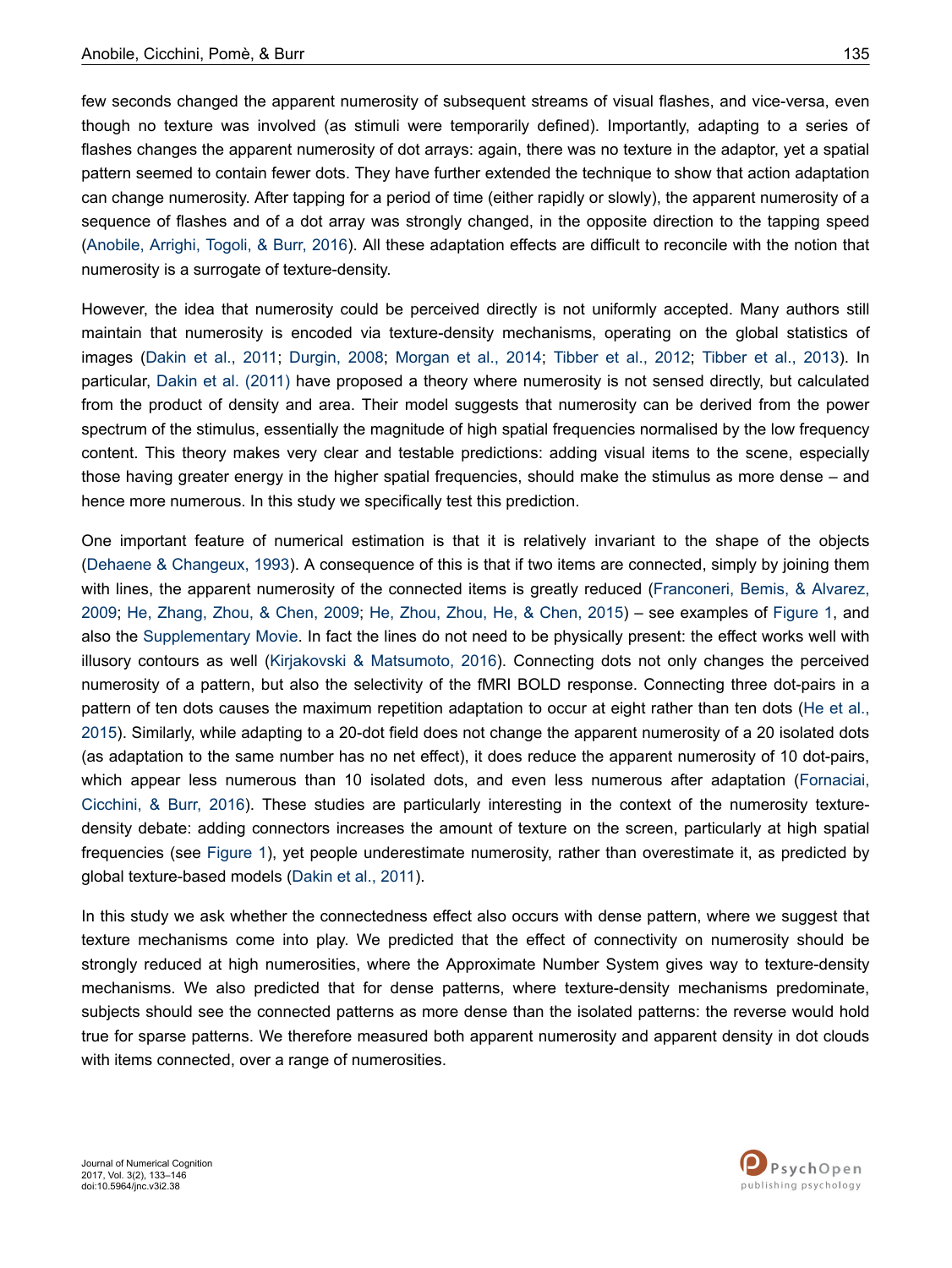# **Methods**

# **Participants**

Five subjects (1 male, 4 females, all naïve to the goals of the experiment, mean age 25 years) took part in the study. All had normal or corrected-to-normal visual acuity and no major visual impairment. All participants gave written informed consent. Experimental procedures were approved by the local ethics committee (*Comitato Etico Pediatrico Regionale—Azienda Ospedaliero-Universitaria Meyer*, Florence), and are in line with the declaration of Helsinki.

# **Stimuli and Procedure**

Both numerosity and density thresholds were measured with a classical two alternative forced choice method (2AFC): participants were asked to report (by appropriate keypress) which of two stimuli (clouds of dots, diameter 6.2 degrees) seemed to be more numerous or more dense, guessing whether uncertain. Stimuli were presented simultaneously on both sides of a central fixation point (8 degrees eccentricity), too fast to make single elements serially countable (500 ms).

Subjects sat at 57 cm from a calibrated LCD screen (35 x 19 degrees) running at 60 Hz and 1366 X 768 resolution (1 pixel = 0.025 degrees). Stimuli were generated under Matlab 7.6 using PsychToolbox routines [\(Kleiner, Brainard, & Pelli, 2007](#page-11-0)). One of the two dot clouds, the *reference*, remained of fixed numerosity throughout the session, while the *probe* varied in numerosity throughout the session, guided by the adaptive Quest routine ([Watson & Pelli, 1983\)](#page-13-0) which homed in on the Point of Subjective Equality (PSE). The probe comprised only isolated dots, whereas the reference comprised either isolated dots, or patterns with 40% dots connected by joined by lines: [Figure 1 \(B and E\)](#page-4-0). In separate runs the experiment was performed with reference stimuli of 15, 25, 50 and 100 items, corresponding to densities of 0.5, 0.83, 1.67 and 3.3 items/deg<sup>2</sup>. For density judgements, to maximize information while keeping the number of conditions reasonably low, only the two extreme values were tested (0.5 and 3.3 items/deg<sup>2</sup>). Each participant performed 100 trials for each numerosity/density condition, for both connected and isolated dots resulting in a total of 1200 trials for each participant (6000 trials across participants and conditions, half trials connected and half isolated).

Dots were small disks of 0.25 degrees diameter, half white, half black (so that luminance did not vary with number, providing a potential cue). Dot position was calculated online for each trial. For patches containing isolated dots, dot positions were generated sequentially, respecting the sole condition that two items could not be closers than 0.25 degrees (10 pixels) thus forbidding dots overlap. For patches with connectors, dot position was calculated in two stages: first couples of dots (40% of the total dots of the reference stimulus) were cast and connected via a line, with the constraints that line length was comprised between 1 and 1.5 degrees, with no lines crossing; in the second stage, the remaining 60% of the dots were cast with the constraint of not overlapping either the other dots or the connecting lines. The connector line width was fixed at 0.05 degrees (2 pixels). [Figure 1](#page-4-0) shows examples of the patterns used in the experiments.

Journal of Numerical Cognition 2017, Vol. 3(2), 133–146 doi:10.5964/jnc.v3i2.38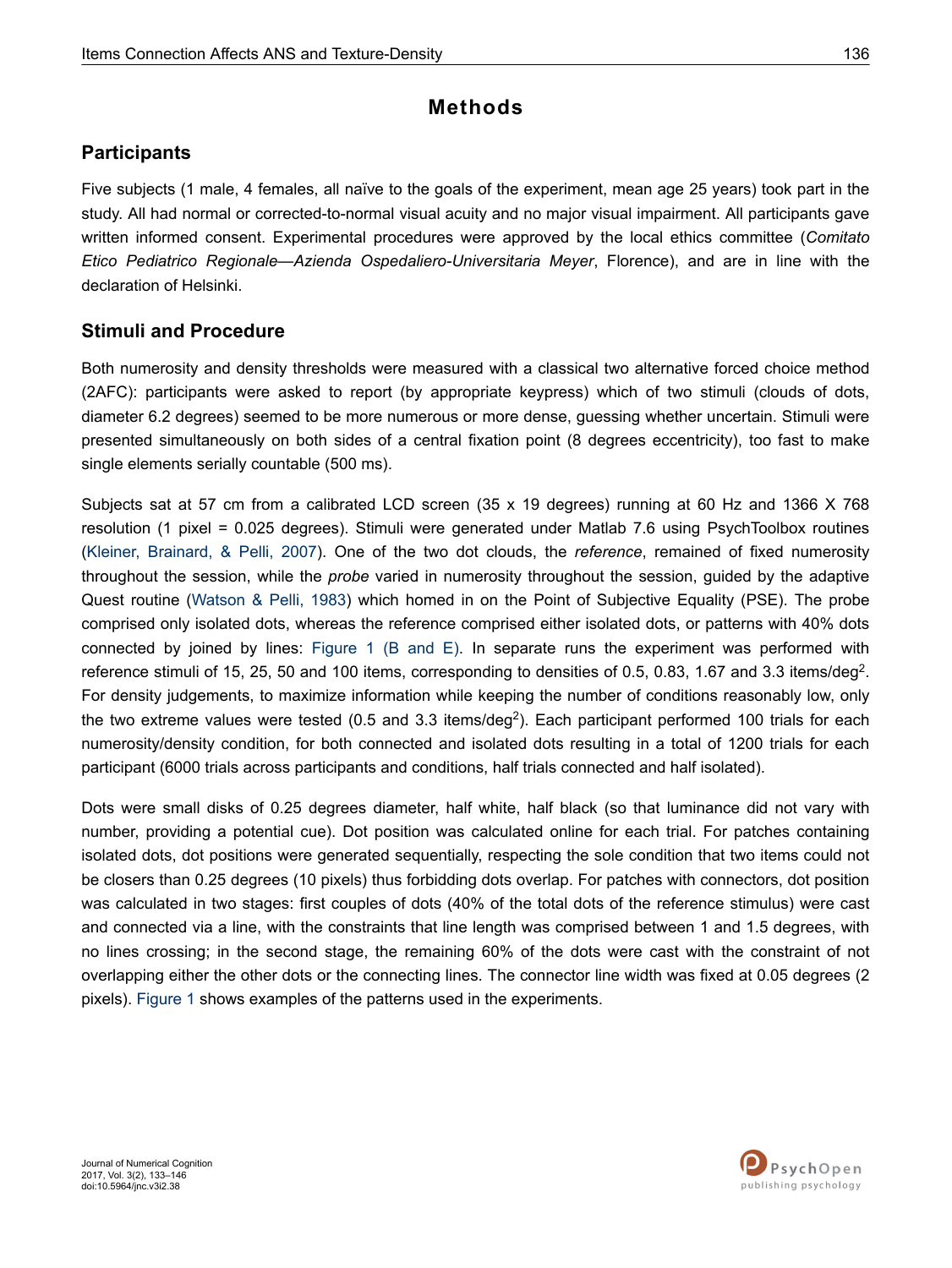

<span id="page-4-0"></span>



*Figure 1.* Illustration of stimuli and their Fourier transforms. Top row: Stimuli at low numerosity/density. (A) Sample patch containing only isolated dots (Numerosity = 15, Density = 0.5 dots/deg<sup>2</sup>) (B) Stimulus of same numerosity but with 6 dots (40%) connected by thin lines. (C) Radial Fourier Spectra of the two patches: isolated dots (black), connectors (red). Note that the connected patterns have more energy at relatively high spatial frequencies, 4-6 c/deg. Bottom row (D-F): Stimuli at high numerosity/density (Numerosity = 100, Density = 3.3 dots/deg<sup>2</sup>). Other conventions as above.

## **Data Analysis**

Data were analysed separately for each subject. For each condition (numerosity or density judgments, with connected or isolated items) and reference numerosity, the responses were plotted as function of the probe numerosity on a logarithmic scale and fitted with a cumulative Gaussian distribution, whose median estimates the Point of Subjective Equality (PSE) (see [Figure 2](#page-5-0)). In our paradigm the connected dots were always the reference: underestimation of the reference results in a PSE below the true numerosity of the patch (see [Figure](#page-5-0) [2\)](#page-5-0). The effect of connectivity was defined as:

$$
connectivity = \frac{PSE_{connected}}{PSE_{isolated}} \times 100
$$
\n(1)

The effect of item connection and numerosity were analysed by two-way repeated measures ANOVA, conducted with Sigmaplot 12 for Windows (Systat Software, Inc, California, USA).

# **Results**

Figure 1 shows examples of the patterns used in the experiments, both high and low densities with connected and unconnected dots. It is clear from inspection that connecting three dot-pairs (20%) of the low-density pattern (Figure 1B) visibly reduces apparent numerosity, while the effect of connecting 20 dot-pairs at high

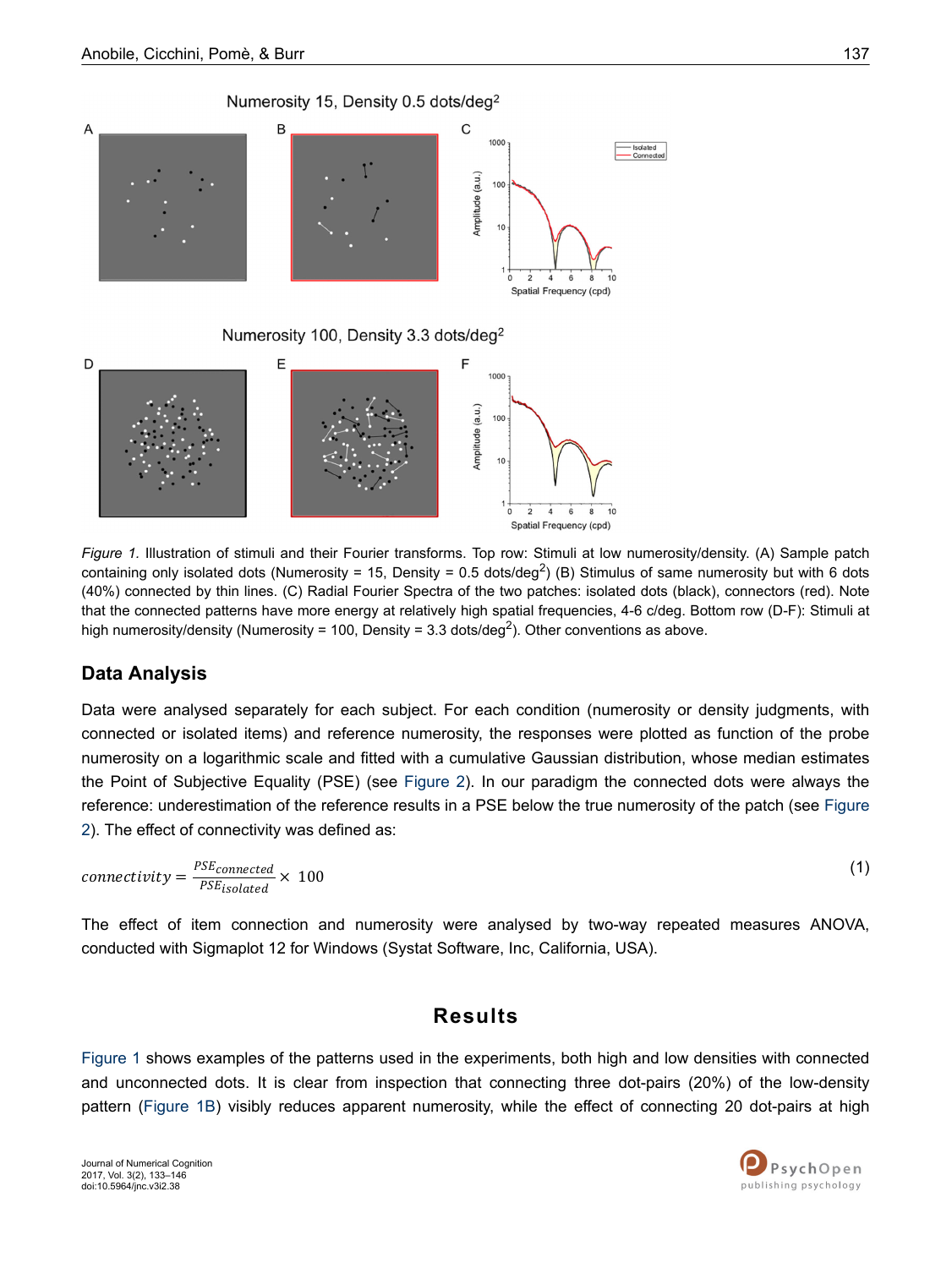<span id="page-5-0"></span>densities (again 20%: [Figure 1E](#page-4-0)) is far less obvious. The figures at right show the amplitude spectra of the patterns: isolated dots in black, connected in red. The amplitude spectra were calculated by Fourier analysis, which essentially decomposes the images into a series of sinusoidal waveforms, of different spatial frequencies, orientations and amplitudes. This analysis yielded two-dimensional amplitude spectra, which were averaged over all orientations to yield the one-dimensional amplitude plots of [Figures 1C and 1F](#page-4-0). At both densities the spectra are similar: amplitudes decrease with spatial frequency, similarly to most natural images [\(Field, 1989;](#page-10-0) [Tolhurst, Tadmor, & Chao, 1992\)](#page-13-0). There is also a clear dip in amplitude around 4 c/deg, largely driven by the size of the dots (0.3 deg diameter). Importantly, the spectra for the connected dots have higher amplitude over this high frequency range (4-6 c/deg). According to the energy-based models of Dakin and collaborators (e.g. [Dakin et al., 2011](#page-10-0); [Morgan et al., 2014](#page-12-0)), these patterns should appear more numerous than those with isolated dots.

Figure 2 shows psychometric functions for the tasks. These example functions plot *aggregate data,* pooling over all subjects to illustrate the technique: but all subsequent analysis was done with similar functions for individual subjects. The upper panels (A and B) show data for 15-dot stimuli (0.5 dots/deg<sup>2</sup>), bottom panels (C and D) for 100-dot stimuli (3.33 dots/deg<sup>2</sup>). For the sparse patterns, the PSEs for numerosity judgements are clearly shifted to the left for the connected stimuli, implying that they seem to contain fewer elements, agreeing with all the previous literature [\(Fornaciai et al., 2016;](#page-10-0) [Franconeri et al., 2009](#page-11-0); [He et al., 2009;](#page-11-0) [He et al., 2015](#page-11-0); [Kirjakovski & Matsumoto, 2016](#page-11-0)). For the dense pattern there is still a difference in PSEs, but the difference is much reduced, from about 40% for 15 dots to about 17% for 100 dots.



Figure 2. Aggregate psychometric functions for low and high numerosities: A and B 15 dots (density 0.5 dots/deg<sup>2</sup>, C and D 100 dots (density 3.3 dots/deg<sup>2</sup>). A and C show judgements of numerosity, B and D density (in separate sessions). All graphs plot the proportion of times the subject reported the probe to be more numerous (or more dense) than the reference, as a function of probe number. Coloured lines refer to the connected condition (reference containing 40% of connected dots), greys lines to the isolated dots condition (baseline). Leftward shifts of coloured curves imply underestimation of the connected-dot stimulus.

Journal of Numerical Cognition 2017, Vol. 3(2), 133–146 doi:10.5964/jnc.v3i2.38

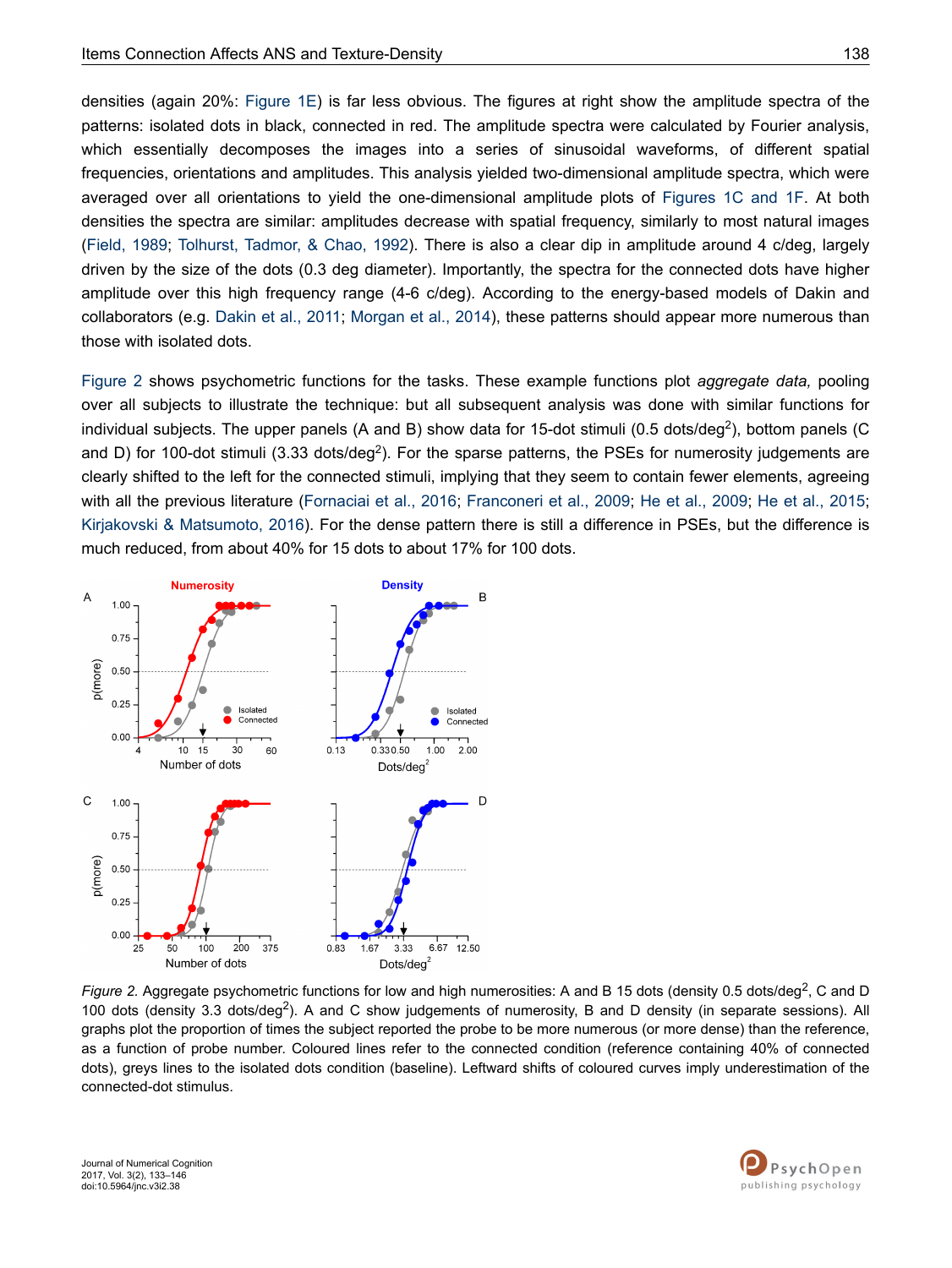In separate sessions we also asked subjects to judge the apparent density of the patches. The results for the aggregate observer are shown on the right panels of [Figure 2 \(B and D\)](#page-5-0). Despite the fact that the connected patterns contain more "stuff", particularly at high spatial frequencies, shown clearly by their Fourier transforms [\(Figure 1\)](#page-4-0), participants under-estimated rather than overestimated the density of the 15-dot pattern when dots were connected, by about 30%. However, they overestimated the density of the 100-dot pattern, as predicted by the power spectrum.

The main analysis was performed on the data of individual participants. For each participant and condition we fitted psychometric functions like those of [Figure 2,](#page-5-0) from which we extracted estimates of PSE for the various conditions. We then calculated the effect of connectivity from the PSEs for the connected and isolated dots (Equation 1). Figure 3 shows the results averaged over subjects as a function of numerosity and density. Figures 3A and 3B report the biases for the connected and isolated conditions, Figure 3C the connectivity effect (Equation 1). In all cases, the data were obtained from averaging the PSEs of individual subjects, rather than from the aggregate subject. For both numerosity and density judgements, the isolated condition had almost no bias. And for both judgements, the bias of the connected stimuli decreased with numerosity. For numerosity judgments the bias remained negative for 100-dot stimuli, while for density the effect crosses over, so the connected patterns appear denser. These clear effects result in statistically significant interactions between numerosity and biases (two-way repeated measures ANOVA:  $F_{(3,12)} = 4.049$ ,  $p = 0.033$  and  $F_{(1,4)} = 44.548$ ,  $p =$ 0.003 for numerosity and density tasks respectively).

Figure 3C shows connectivity effect (difference between isolated and connected conditions) for the two tasks. Two way repeated measures ANOVA with factors Dot Number and Task revealed a significant main effect of dot number ( $F_{(1,4)}$  = 52.1  $p$  = 0.002) consistent with the idea that the connectivity effect is modulated by stimulus density (number of dots).



*Figure 3.* A and B) Average PSEs expressed as percentage difference from the references number/density levels (on the abscissae). The isolated dots condition (baseline) is reported in grey. Numerosity judgements for connected stimuli are shown in red, density judgments in blue. C) Effect of connecting dots expressed as % difference from PSEs in the isolated and connected conditions (colour code as above).

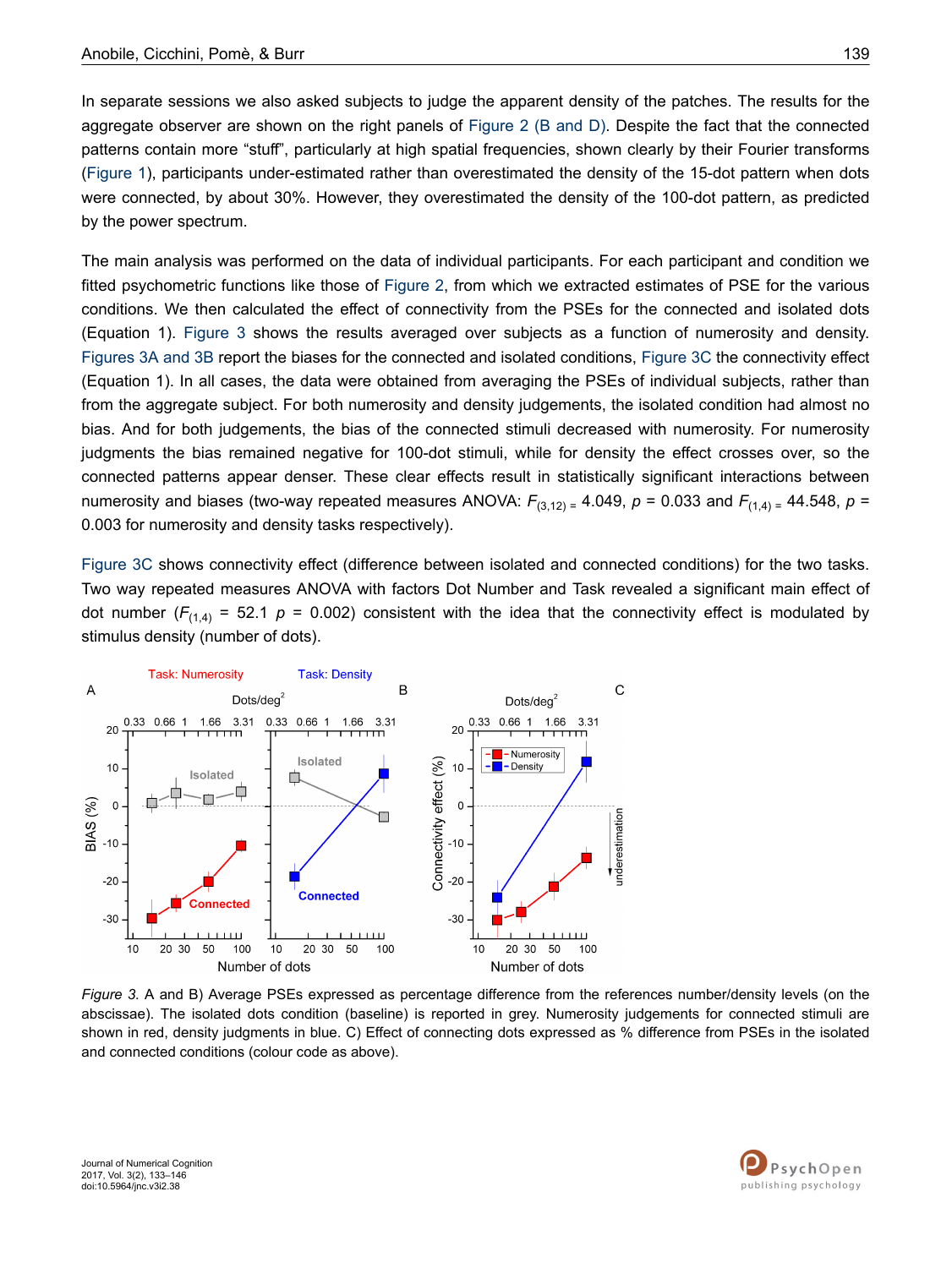Figure 4 shows the results for individual subjects, plotting the connectivity effect for high (100-dot) against low (15-dot) patterns, for both numerosity and density. The pattern of results is very consistent amongst subjects. All points fall to the left of zero, meaning that both numerosity and density PSEs of the 15-dot patterns were underestimated by all five subjects. All points also clearly fall above the equality line (dashed), meaning that both the numerosity and density effects were stronger at low than at high numerosities. The effects were clearest for the densities judgments: all subjects judged the connected pattern to be less dense for 15-dot patterns, but more dense for 100-dot patterns (in the upper left-hand quadrant).



*Figure 4.* Effect of connectivity (normalized percentage distance between PSEs of isolated and connected stimuli: Equation 1 for numerosity (red) and density (blue) judgements. The effect for 100-dot stimuli is plotted on the ordinate against that for 15-dot stimuli (on the abscissa). Squares report single subject data, filled stars the between subjects average effects, open stars the effect calculated on the aggregated subject.

## **Discussion**

We studied the effect of stimulus connectivity on numerosity and density judgments in adult subjects, for various dot densities. We confirmed previous studies showing that connecting items in the visual scene results in a strong and reliable underestimation of numerosity [\(Fornaciai et al., 2016](#page-10-0); [Franconeri et al., 2009;](#page-11-0) [He et al.,](#page-11-0) [2009](#page-11-0); [He et al., 2015](#page-11-0)). We expanded these results to show that: 1) this effect is strongly reduced at higher numerosities; 2) when asked to judge density rather than numerosity, participants underestimated the *density* as well as the numerosity of stimuli with connectors for sparse patterns; 3) as for numerosity, the effect of connectivity on apparent density depends on item spacing: for sparse items, density was underestimated, switching to overestimation for denser stimuli.

The results confirm the predictions that number is directly sensed only if the density is low enough to permit segregation: for highly packed stimuli, the Approximate Number System – which operates on segregated items – seems to be less active, so estimates were less influenced by the manipulation affecting segregation. However, for sparse stimuli, numerosity mechanisms dominate, and estimates followed what would be expected if numerosity were based on segregable units, with connected items perceptually merged.

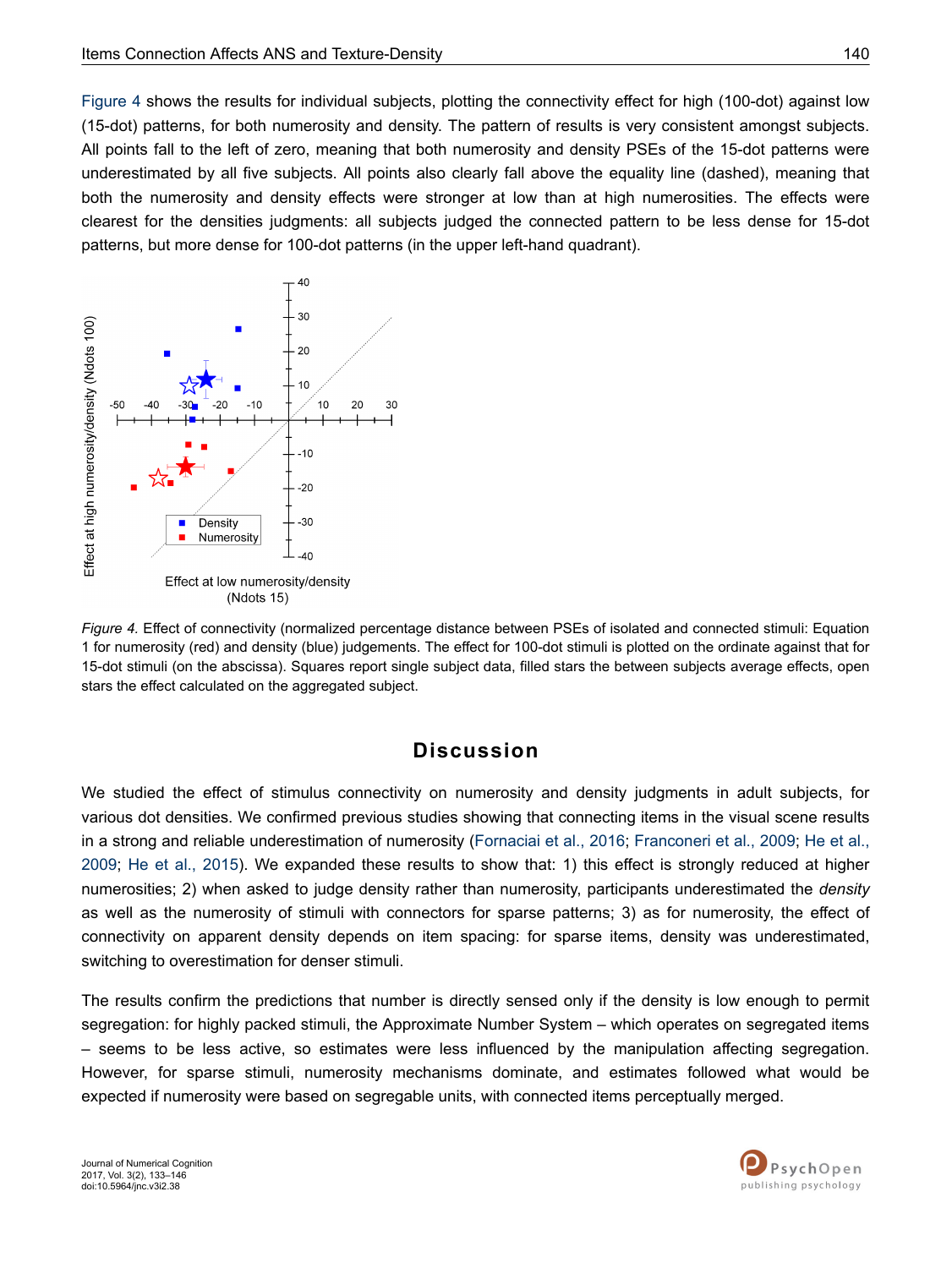It is particularly interesting that texture-density estimates for sparse stimuli did not follow the overall energy in the stimulus, which is higher for connected patches, particularly at high spatial frequencies [\(Figures 1C and](#page-4-0) [1F\)](#page-4-0), but was also affected by item-connectivity. As mentioned in the introduction, the influential theory [\(Dakin et](#page-10-0) [al., 2011](#page-10-0)) suggesting that numerosity could be calculated from the power spectrum of the stimulus makes the prediction that connected items, which have greater energy in the higher spatial frequencies, should appear more dense – and hence more numerous. Indeed this prediction is upheld for dense patterns, at least for density judgments: but for low and modest densities it fails completely. This result not only shows that numerosity is not derived indirectly from density, texture or other low-level features, but also casts doubts on the idea that density is a primary visual feature: rather, density seems to be derived indirectly from numerosity, reinforcing previous evidence showing that at low numerosities, density judgments are particularly unreliable and are often surrogated by number judgments ([Cicchini et al., 2016\)](#page-10-0). Overall our results add to a growing body of literature showing that visual numerosity is perceived directly, rather than being recalculated from area and density ([Anobile, Arrighi, et al., 2016;](#page-9-0) [Anobile, Castaldi, Turi, Tinelli, & Burr, 2016](#page-9-0); [Anobile et al., 2014](#page-9-0); [Anobile,](#page-9-0) [Cicchini, et al., 2016; Anobile et al., 2015;](#page-9-0) [Arrighi et al., 2014](#page-10-0); [Burr & Ross, 2008](#page-10-0); [Cicchini et al., 2016;](#page-10-0) [DeWind](#page-10-0) [et al., 2015](#page-10-0); [Hurewitz et al., 2006; Kramer, Di Bono, & Zorzi, 2011;](#page-11-0) [Ross & Burr, 2010](#page-12-0), [2012](#page-12-0); [Stoianov & Zorzi,](#page-13-0)

Understanding the perceptual factors limiting the Approximate Number System (ANS) is also important because of the possible role of the ANS as the evolutionary non-symbolic basis from which symbolic mathematical knowledge is built ([Piazza, 2010](#page-12-0)). Evidence for this idea includes the fact that ANS acuity of typical school- and preschool-aged children have been found positively correlated with their actual and future math skills ([Anobile, Stievano, & Burr, 2013;](#page-9-0) [Chen & Li, 2014;](#page-10-0) [Feigenson, Libertus, & Halberda, 2013](#page-10-0); [Halberda, Mazzocco, & Feigenson, 2008](#page-11-0); [Libertus, Feigenson, & Halberda, 2011, 2013;](#page-11-0) [Pinheiro-Chagas et al.,](#page-12-0) [2014](#page-12-0); [Starr, Libertus, & Brannon, 2013\)](#page-13-0) – but see also ([Lyons, Price, Vaessen, Blomert, & Ansari, 2014](#page-12-0); [Sasanguie, Defever, Maertens, & Reynvoet, 2014](#page-12-0)). Furthermore, dyscalculic children have often been found to have poorer numerosity thresholds ([Mazzocco, Feigenson, & Halberda, 2011;](#page-12-0) [Piazza et al., 2010](#page-12-0)) – but see also [Rousselle and Noel \(2007\)](#page-12-0) for a different account. Besides, the investigation of numerosity perception is expanding to other developmental disorders like autism [\(Turi et al., 2015\)](#page-13-0), motor coordination disorders [\(Gomez et al., 2015](#page-11-0)) and preterm children ([Hellgren, Halberda, Forsman, Ådén, & Libertus, 2013](#page-11-0); [Tinelli et al.,](#page-13-0) [2015](#page-13-0)).

As understanding numerosity mechanisms has important implications for understanding the development of math skills, it is important to be clear over what range we expect these mechanisms to operate. We recently showed that numerosity discrimination thresholds for sparse but not for dense dot arrays correlated with formal math skills in a group of primary school children ([Anobile, Castaldi, et al., 2016\)](#page-9-0). These results are also in line with the adult literature, where numerosity but not texture-density discrimination thresholds correlated with math abilities [\(Tibber et al., 2013\)](#page-13-0).

#### **Conclusions**

[2012](#page-13-0)).

Does the Approximate Number System operate on unsegmented visual scenes, as suggested by [Durgin \(2008\)](#page-10-0) and [Dakin et al. \(2011\)](#page-10-0) or does it operate on segmented objects [\(Anobile, Cicchini, et al., 2016;](#page-9-0) [Castelli, Glaser,](#page-10-0) [& Butterworth, 2006](#page-10-0); [Fornaciai et al., 2016](#page-10-0); [Franconeri et al., 2009;](#page-11-0) [He et al., 2009;](#page-11-0) [He et al., 2015; Kirjakovski](#page-11-0) [& Matsumoto, 2016](#page-11-0))? This study strengthens the idea that the Approximate Number System operates only

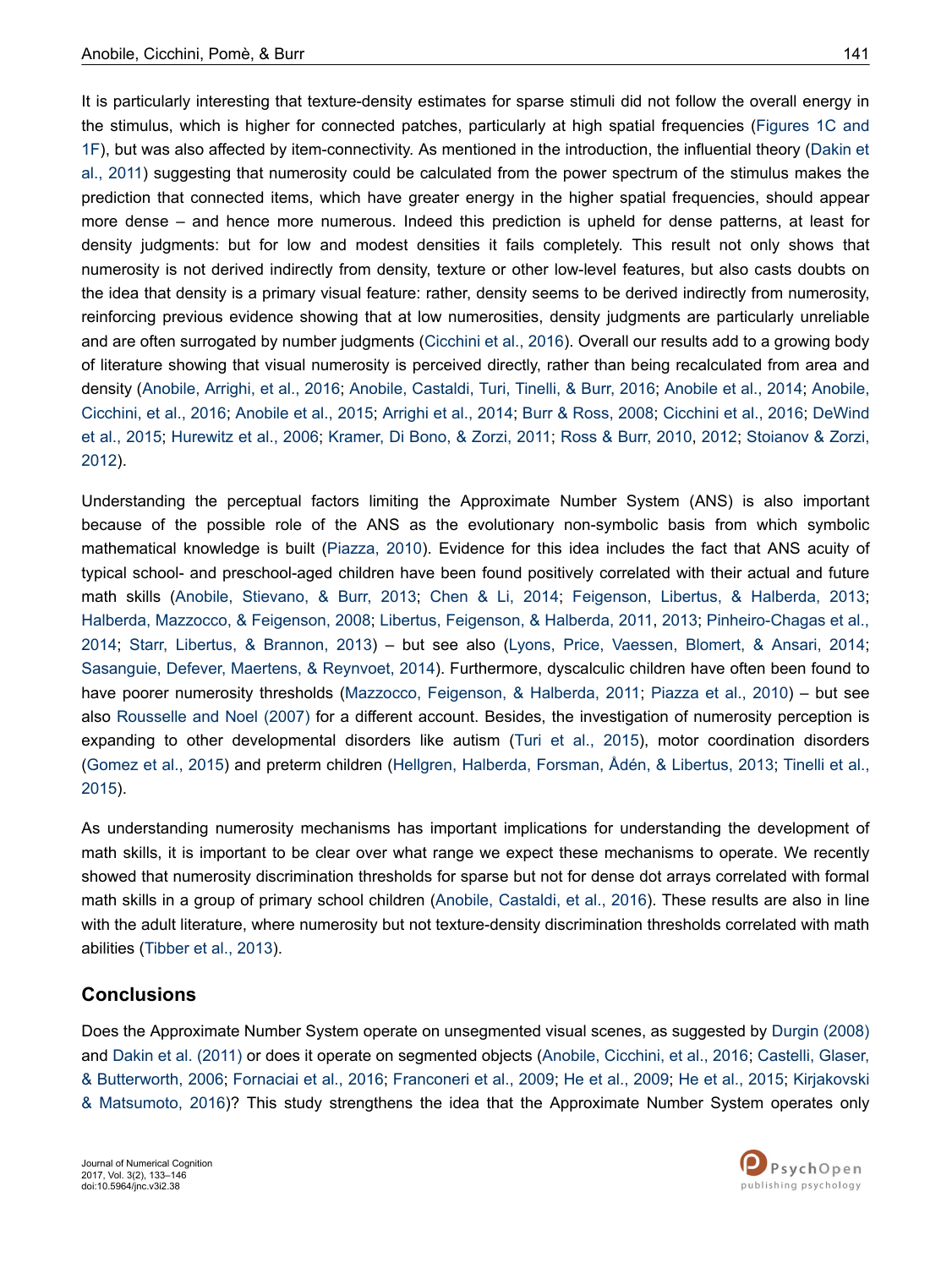<span id="page-9-0"></span>when items are sparse enough to permit spatial segregation. After that limit, ANS gives way to another separate perceptual system responding to texture-density. We also suggest that for sparse stimuli, numerosity – but not element density – can be directly perceived, without being calculated indirectly from other perceptual features.

#### **Supplementary Materials**

#### **Supplementary Movie**

doi[:10.5964/jnc.v3i2.38-s1](https://doi.org/10.5964/jnc.v3i2.38-s1)

#### **Funding**

This research was funded by the Italian Ministry of University and Research under the project "*Futuro in Ricerca*", Grant number RBFR1332DJ, and by the European Research Council FP7-IDEAS-ERC- under the project "Early Sensory Cortex Plasticity and Adaptability in Human Adults – ECSPLAIN- " Grant number 338866; and from Italian Ministry of Health and by Tuscany Region under the project "*Ricerca Finalizzata*", Grant n. GR-2013-02358262 to GA.

#### **Competing Interests**

The authors have declared that no competing interests exist.

#### **Acknowledgments**

The authors have no support to report.

#### **Author Contributions**

Giovanni Anobile and Guido Marco Cicchini contributed equally to this work.

## **References**

- Anobile, G., Arrighi, R., Togoli, I., & Burr, D. C. (2016). A shared numerical representation for action and perception. *eLife, 5*, Article e16161. doi[:10.7554/eLife.16161](http://doi.org/10.7554/eLife.16161)
- Anobile, G., Castaldi, E., Turi, M., Tinelli, F., & Burr, D. C. (2016). Numerosity but not texture-density discrimination correlates with math ability in children. *Developmental Psychology, 52*(8), 1206-1216. doi[:10.1037/dev0000155](http://doi.org/10.1037/dev0000155)
- Anobile, G., Cicchini, G. M., & Burr, D. C. (2014). Separate mechanisms for perception of numerosity and density. *Psychological Science, 25*(1), 265-270. doi[:10.1177/0956797613501520](http://doi.org/10.1177/0956797613501520)
- Anobile, G., Cicchini, G. M., & Burr, D. C. (2016). Number as a primary perceptual attribute: A review. *Perception, 45*(1-2), 5-31. doi:[10.1177/0301006615602599](http://doi.org/10.1177/0301006615602599)
- Anobile, G., Stievano, P., & Burr, D. C. (2013). Visual sustained attention and numerosity sensitivity correlate with math achievement in children. *Journal of Experimental Child Psychology, 116*(2), 380-391. doi[:10.1016/j.jecp.2013.06.006](http://doi.org/10.1016/j.jecp.2013.06.006)
- Anobile, G., Turi, M., Cicchini, G. M., & Burr, D. C. (2015). Mechanisms for perception of numerosity or texture-density are governed by crowding-like effects. *Journal of Vision, 15*(5), Article 4. doi[:10.1167/15.5.4](http://doi.org/10.1167/15.5.4)

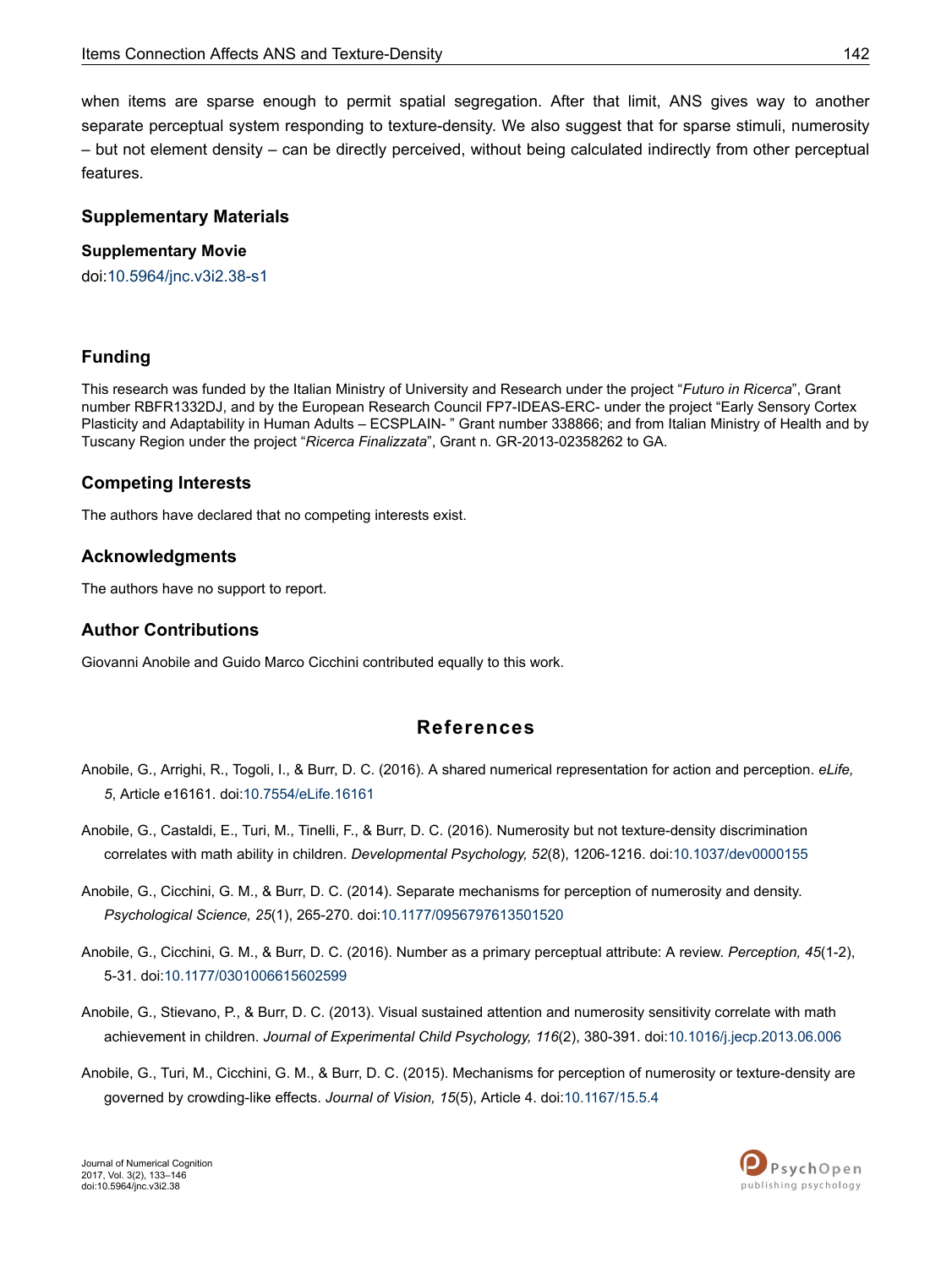- <span id="page-10-0"></span>Arrighi, R., Togoli, I., & Burr, D. C. (2014). A generalized sense of number. *Proceedings of the Royal Society of London B: Biological Sciences, 281*(1797), Article 20141791. doi:[10.1098/rspb.2014.1791](http://doi.org/10.1098/rspb.2014.1791)
- Burr, D. C., Anobile, G., & Turi, M. (2011). Adaptation affects both high and low (subitized) numbers under conditions of high attentional load. *Seeing and Perceiving, 24*(2), 141-150. doi:[10.1163/187847511X570097](http://doi.org/10.1163/187847511X570097)
- Burr, D. C., & Ross, J. (2008). A visual sense of number. *Current Biology, 18*(6), 425-428. doi[:10.1016/j.cub.2008.02.052](http://doi.org/10.1016/j.cub.2008.02.052)
- Butterworth, B. (2010). Foundational numerical capacities and the origins of dyscalculia. *Trends in Cognitive Sciences, 14*(12), 534-541. doi:[10.1016/j.tics.2010.09.007](http://doi.org/10.1016/j.tics.2010.09.007)
- Castelli, F., Glaser, D. E., & Butterworth, B. (2006). Discrete and analogue quantity processing in the parietal lobe: A functional MRI study. *Proceedings of the National Academy of Sciences of the United States of America, 103*(12), 4693-4698. doi:[10.1073/pnas.0600444103](http://doi.org/10.1073/pnas.0600444103)
- Chen, Q., & Li, J. (2014). Association between individual differences in non-symbolic number acuity and math performance: A meta-analysis. *Acta Psychologica, 148*, 163-172. doi[:10.1016/j.actpsy.2014.01.016](http://doi.org/10.1016/j.actpsy.2014.01.016)
- Cicchini, G. M., Anobile, G., & Burr, D. C. (2016). Spontaneous perception of numerosity in humans. *Nature Communications, 7*, Article 12536. doi[:10.1038/ncomms12536](http://doi.org/10.1038/ncomms12536)
- Clifford, C. W. G., & Rhodes, G. (Eds.). (2005). *Fitting the mind to the world: Adaptation and after-effects in high-level vision.* Oxford, United Kingdom: Oxford University Press.
- Dakin, S. C., Tibber, M. S., Greenwood, J. A., Kingdom, F. A. A., & Morgan, M. J. (2011). A common visual metric for approximate number and density. *Proceedings of the National Academy of Sciences of the United States of America, 108*(49), 19552-19557. doi:[10.1073/pnas.1113195108](http://doi.org/10.1073/pnas.1113195108)
- Dehaene, S. (1997). *The number sense: How the mind creates mathematics*. New York, NY, USA: Oxford University Press.
- Dehaene, S., & Changeux, J.-P. (1993). Development of elementary numerical abilities: A neuronal model. *Journal of Cognitive Neuroscience, 5*(4), 390-407. doi:[10.1162/jocn.1993.5.4.390](http://doi.org/10.1162/jocn.1993.5.4.390)
- DeWind, N. K., Adams, G. K., Platt, M. L., & Brannon, E. M. (2015). Modeling the Approximate Number System to quantify the contribution of visual stimulus features. *Cognition, 142*, 247-265. doi[:10.1016/j.cognition.2015.05.016](http://doi.org/10.1016/j.cognition.2015.05.016)
- Durgin, F. H. (2008). Texture density adaptation and visual number revisited. *Current Biology, 18*(18), R855-R856. doi:[10.1016/j.cub.2008.07.053](http://doi.org/10.1016/j.cub.2008.07.053)
- Feigenson, L., Dehaene, S., & Spelke, E. (2004). Core systems of number. *Trends in Cognitive Sciences, 8*(7), 307-314. doi:[10.1016/j.tics.2004.05.002](http://doi.org/10.1016/j.tics.2004.05.002)
- Feigenson, L., Libertus, M. E., & Halberda, J. (2013). Links between the intuitive sense of number and formal mathematics ability. *Child Development Perspectives, 7*(2), 74-79. doi[:10.1111/cdep.12019](http://doi.org/10.1111/cdep.12019)
- Field, D. J. (1989). What the statistics of natural images tell us about visual coding. *SPIE Proceedings, 1077*, 269-276. doi:[10.1117/12.952724](http://doi.org/10.1117/12.952724)
- Fornaciai, M., Cicchini, G. M., & Burr, D. C. (2016). Adaptation to number operates on perceived rather than physical numerosity. *Cognition, 151*, 63-67. doi[:10.1016/j.cognition.2016.03.006](http://doi.org/10.1016/j.cognition.2016.03.006)

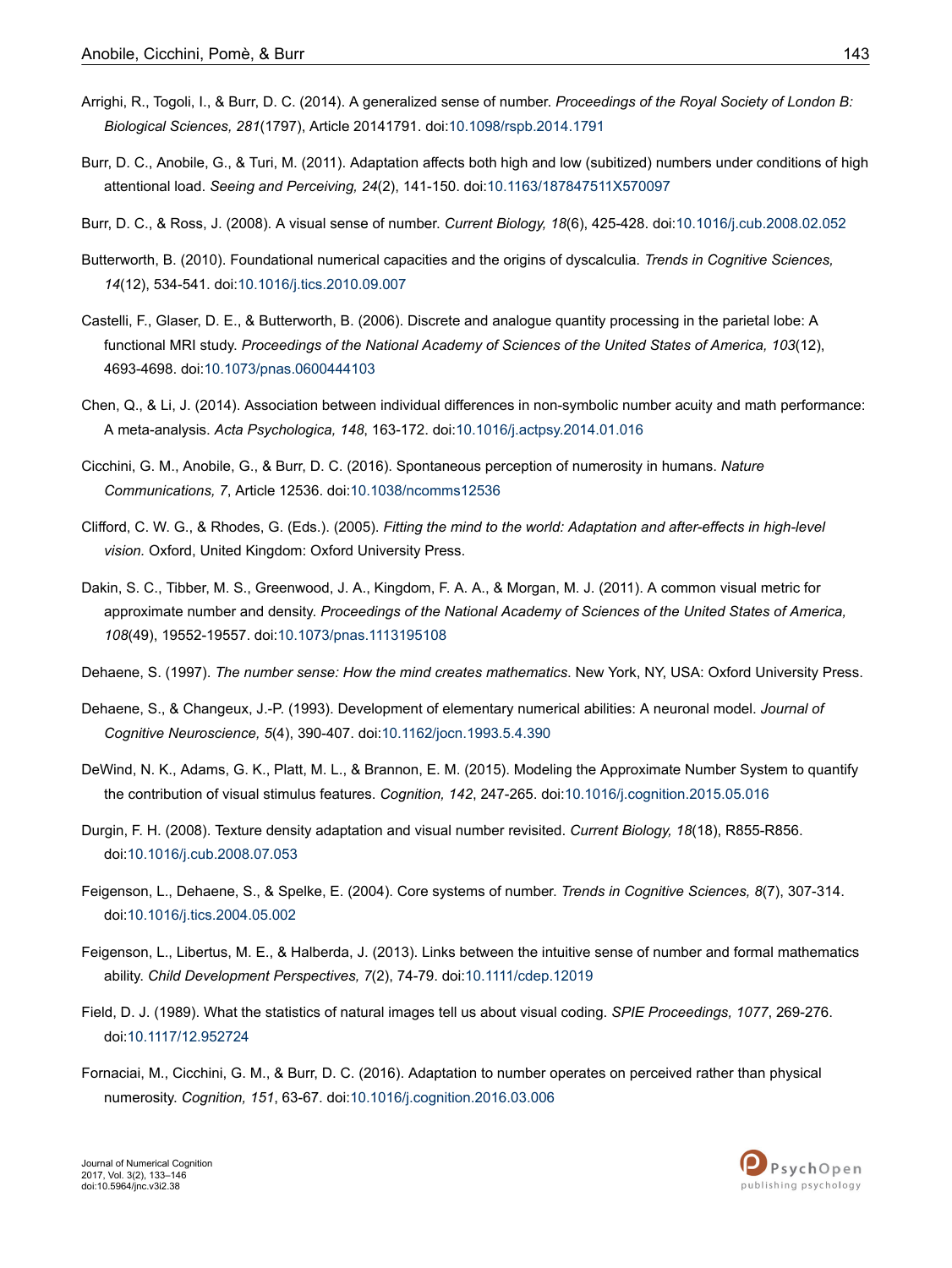- <span id="page-11-0"></span>Franconeri, S. L., Bemis, D. K., & Alvarez, G. A. (2009). Number estimation relies on a set of segmented objects. *Cognition, 113*(1), 1-13. doi[:10.1016/j.cognition.2009.07.002](http://doi.org/10.1016/j.cognition.2009.07.002)
- Gallistel, C. R., & Gelman, R. (1992). Preverbal and verbal counting and computation. *Cognition, 44*(1-2), 43-74. doi:10.1016/0010-0277(92)90050-R
- Gebuis, T., & Reynvoet, B. (2012a). The interplay between nonsymbolic number and its continuous visual properties. *Journal of Experimental Psychology: General, 141*(4), 642-648. doi:[10.1037/a0026218](http://doi.org/10.1037/a0026218)
- Gebuis, T., & Reynvoet, B. (2012b). The role of visual information in numerosity estimation. *PLOS ONE, 7*(5), Article e37426. doi:[10.1371/journal.pone.0037426](http://doi.org/10.1371/journal.pone.0037426)
- Gomez, A., Piazza, M., Jobert, A., Dehaene-Lambertz, G., Dehaene, S., & Huron, C. (2015). Mathematical difficulties in developmental coordination disorder: Symbolic and nonsymbolic number processing. *Research in Developmental Disabilities, 43-44*, 167-178. doi:[10.1016/j.ridd.2015.06.011](http://doi.org/10.1016/j.ridd.2015.06.011)
- Halberda, J., Mazzocco, M. M., & Feigenson, L. (2008). Individual differences in non-verbal number acuity correlate with maths achievement. *Nature, 455*(7213), 665-668. doi:[10.1038/nature07246](http://doi.org/10.1038/nature07246)
- He, L., Zhang, J., Zhou, T., & Chen, L. (2009). Connectedness affects dot numerosity judgment: Implications for configural processing. *Psychonomic Bulletin & Review, 16*(3), 509-517. doi:[10.3758/PBR.16.3.509](http://doi.org/10.3758/PBR.16.3.509)
- He, L., Zhou, K., Zhou, T., He, S., & Chen, L. (2015). Topology-defined units in numerosity perception. *Proceedings of the National Academy of Sciences of the United States of America, 112*(41), E5647-E5655. doi[:10.1073/pnas.1512408112](http://doi.org/10.1073/pnas.1512408112)
- Hellgren, K., Halberda, J., Forsman, L., Ådén, U., & Libertus, M. (2013). Compromised Approximate Number System acuity in extremely preterm school-aged children. *Developmental Medicine and Child Neurology, 55*(12), 1109-1114. doi:[10.1111/dmcn.12206](http://doi.org/10.1111/dmcn.12206)
- Hurewitz, F., Gelman, R., & Schnitzer, B. (2006). Sometimes area counts more than number. *Proceedings of the National Academy of Sciences of the United States of America, 103*(51), 19599-19604. doi[:10.1073/pnas.0609485103](http://doi.org/10.1073/pnas.0609485103)
- Jevons, W. S. (1871). The power of numerical discrimination. *Nature, 3*, 281-282. doi:[10.1038/003281a0](http://doi.org/10.1038/003281a0)
- Kaufman, E. L., & Lord, M. W. (1949). The discrimination of visual number. *The American Journal of Psychology, 62*(4), 498-525. doi:[10.2307/1418556](http://doi.org/10.2307/1418556)
- Kirjakovski, A., & Matsumoto, E. (2016). Numerosity underestimation in sets with illusory contours. *Vision Research, 122*, 34-42. doi:[10.1016/j.visres.2016.03.005](http://doi.org/10.1016/j.visres.2016.03.005)
- Kleiner, M., Brainard, D., & Pelli, D. (2007). What's new in Psychtoolbox-3? *Perception, 36*, 14.
- Kramer, P., Di Bono, M. G., & Zorzi, M. (2011). Numerosity estimation in visual stimuli in the absence of luminance-based cues. *PLOS ONE, 6*(2), Article e17378. doi[:10.1371/journal.pone.0017378](http://doi.org/10.1371/journal.pone.0017378)
- Libertus, M. E., Feigenson, L., & Halberda, J. (2011). Preschool acuity of the Approximate Number System correlates with school math ability. *Developmental Science, 14*(6), 1292-1300. doi:[10.1111/j.1467-7687.2011.01080.x](http://doi.org/10.1111/j.1467-7687.2011.01080.x)
- Libertus, M. E., Feigenson, L., & Halberda, J. (2013). Is approximate number precision a stable predictor of Math ability? *Learning and Individual Differences, 25*, 126-133. doi:[10.1016/j.lindif.2013.02.001](http://doi.org/10.1016/j.lindif.2013.02.001)

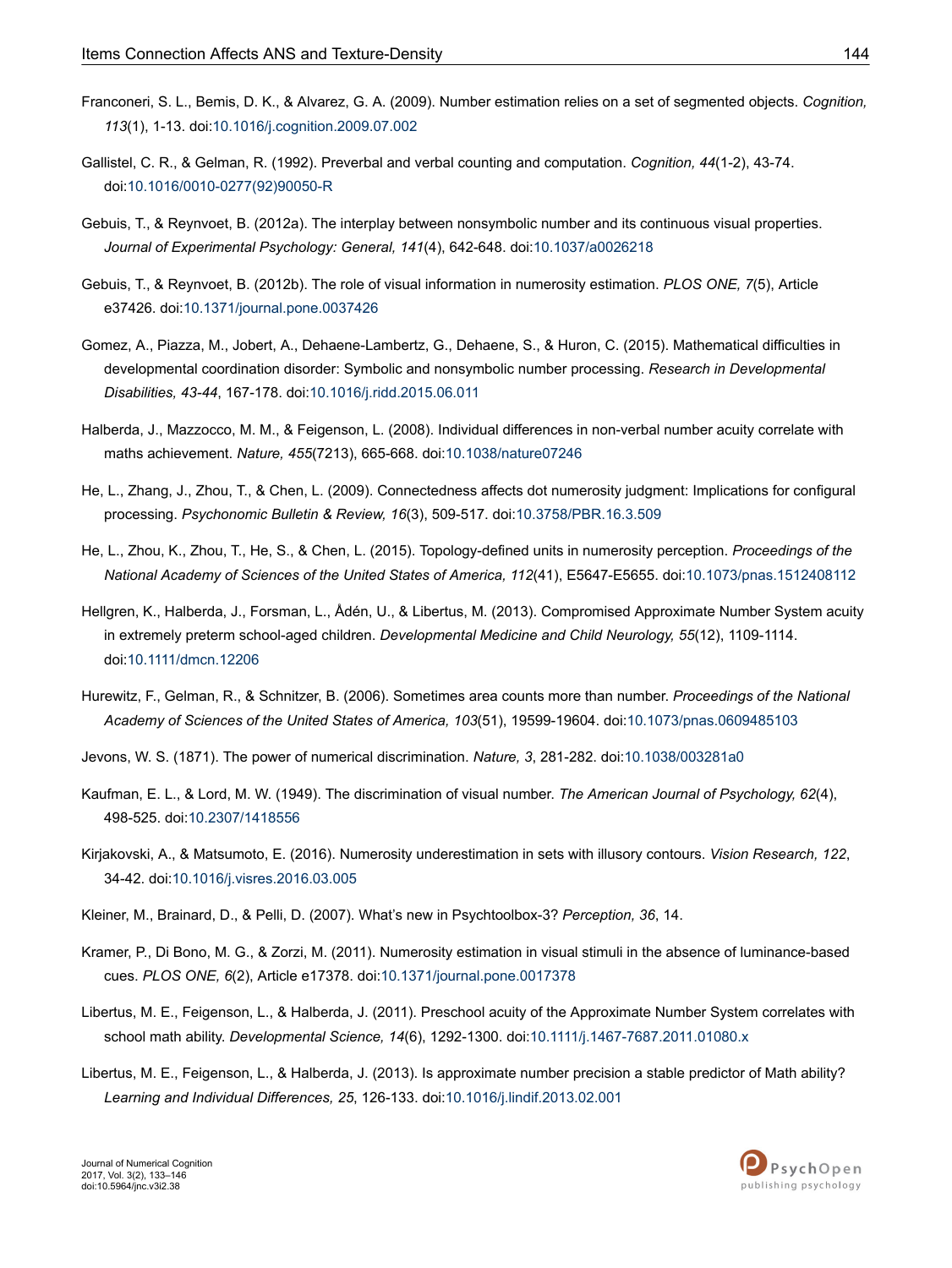- <span id="page-12-0"></span>Lyons, I. M., Price, G. R., Vaessen, A., Blomert, L., & Ansari, D. (2014). Numerical predictors of arithmetic success in grades 1-6. *Developmental Science, 17*(5), 714-726. doi[:10.1111/desc.12152](http://doi.org/10.1111/desc.12152)
- Mazzocco, M. M., Feigenson, L., & Halberda, J. (2011). Impaired acuity of the Approximate Number System underlies mathematical learning disability (dyscalculia). *Child Development, 82*(4), 1224-1237. doi:[10.1111/j.1467-8624.2011.01608.x](http://doi.org/10.1111/j.1467-8624.2011.01608.x)
- Mollon, J. D. (1974). After-effects and the brain. *New Scientist, 61*, 479-482.
- Morgan, M. J., Raphael, S., Tibber, M. S., & Dakin, S. C. (2014). A texture-processing model of the 'visual sense of number'. *Proceedings of the Royal Society of London B: Biological Sciences, 281*(1790), Article 281. doi:[10.1098/rspb.2014.1137](http://doi.org/10.1098/rspb.2014.1137)
- Nieder, A. (2005). Counting on neurons: The neurobiology of numerical competence. *Nature Reviews Neuroscience, 6*(3), 177-190. doi:[10.1038/nrn1626](http://doi.org/10.1038/nrn1626)
- Nieder, A. (2013). Coding of abstract quantity by 'number neurons' of the primate brain. *Journal of Comparative Physiology: A. Neuroethology, Sensory, Neural, and Behavioral Physiology, 199*(1), 1-16. doi:[10.1007/s00359-012-0763-9](http://doi.org/10.1007/s00359-012-0763-9)
- Nys, J., & Content, A. (2012). Judgement of discrete and continuous quantity in adults: Number counts! *Quarterly Journal of Experimental Psychology, 65*(4), 675-690. doi[:10.1080/17470218.2011.619661](http://doi.org/10.1080/17470218.2011.619661)
- Piazza, M. (2010). Neurocognitive start-up tools for symbolic number representations. *Trends in Cognitive Sciences, 14*(12), 542-551. doi:[10.1016/j.tics.2010.09.008](http://doi.org/10.1016/j.tics.2010.09.008)
- Piazza, M., Facoetti, A., Trussardi, A. N., Berteletti, I., Conte, S., Lucangeli, D., . . . Zorzi, M. (2010). Developmental trajectory of number acuity reveals a severe impairment in developmental dyscalculia. *Cognition, 116*(1), 33-41. doi:[10.1016/j.cognition.2010.03.012](http://doi.org/10.1016/j.cognition.2010.03.012)
- Pinheiro-Chagas, P., Wood, G., Knops, A., Krinzinger, H., Lonnemann, J., Starling-Alves, I., . . . Haase, V. G. (2014). In how many ways is the Approximate Number System associated with exact calculation? *PLOS ONE, 9*(11), Article e111155. doi:[10.1371/Journal.Pone.0111155](http://doi.org/10.1371/Journal.Pone.0111155)
- Ross, J., & Burr, D. C. (2010). Vision senses number directly. *Journal of Vision, 10*(2), Article 10. doi:[10.1167/10.2.10](http://doi.org/10.1167/10.2.10)
- Ross, J., & Burr, D. C. (2012). Number, texture and crowding. *Trends in Cognitive Sciences, 16*(4), 196-197. doi:[10.1016/j.tics.2012.01.010](http://doi.org/10.1016/j.tics.2012.01.010)
- Rousselle, L., & Noel, M. P. (2007). Basic numerical skills in children with mathematics learning disabilities: A comparison of symbolic vs non-symbolic number magnitude processing. *Cognition, 102*(3), 361-395. doi:[10.1016/j.cognition.2006.01.005](http://doi.org/10.1016/j.cognition.2006.01.005)
- Sasanguie, D., Defever, E., Maertens, B., & Reynvoet, B. (2014). The Approximate Number System is not predictive for symbolic number processing in kindergarteners. *Quarterly Journal of Experimental Psychology, 67*(2), 271-280. doi:[10.1080/17470218.2013.803581](http://doi.org/10.1080/17470218.2013.803581)
- Schwiedrzik, C. M., Bernstein, B., & Melloni, L. (2016). Motion along the mental number line reveals shared representations for numerosity and space. *eLife, 5*, Article e10806. doi:[10.7554/eLife.10806](http://doi.org/10.7554/eLife.10806)